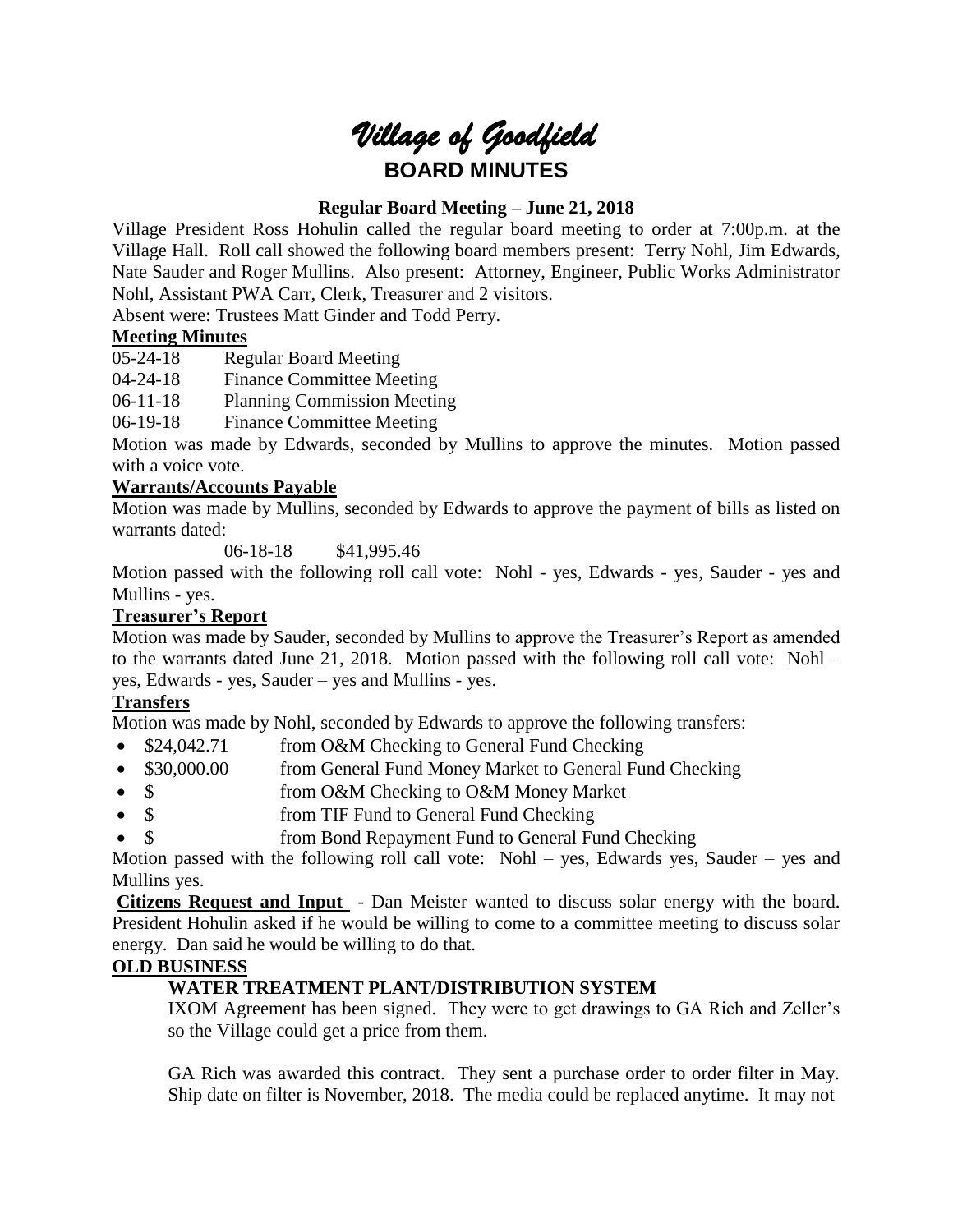be a good time to replace the media when we are in high demand during the summer, might be better to wait until September or October to replace the media. Engineer Yockey sent EPA permit in, now EPA says they want a Schedule N. Engineer Yockey will send a letter of explanation to EPA.

## **1. Water Main Extension**

Timberline Water main/Barn III Water main extension was discussed under Barn III Water main extension.

# **SEWER TREATMENT PLANT/DISTRIBUTION SYSTEM**

## **1. Trunk Sewer Improvements, Clearing Brush, Easements**

Nothing discussed.

#### **Payment of outstanding invoices upon request of Village Engineer**

There were no outstanding invoices.

#### **Comprehensive Plan/Mile and a half radius map**

Tabled.

#### **Safety Improvement for Norfolk Southern Railroad @ Harrison & Birkey Street**

Attorney Gronewold asked what all is supposed to be completed by June 30, 2018 and what is the possibility of getting it done. Village has a contract with RA Cullinan for Robinson Street and Birkey Street and the completion date the Village has with Cullinan is June 30, 2018. Cullinan had trouble getting railroad insurance but they now have the insurance. They have tried to get the Right of Entry but railroad is not cooperating. The village cannot send out the Notice to Proceed until Cullinan has the Right of Entry. Josh talked to Aaron Tolliver with the ICC and asked what the village should be doing if we cannot make the June 30 deadline. Aaron said it is too late to do anything that paperwork should have been completed 3 weeks ago. The Village has been ready to go, but have been waiting on the railroad. The Village will proceed as soon as the Right of Entry is obtained. Attorney Gronewold, PWA Nohl and Engineer Yockey will talk together tomorrow morning and then Attorney Gronewold will send out an email.

### **1. Possible Paving of Harrison Street**

Nothing discussed.

#### **Possible Annexation**

Nothing discussed.

#### **Garage Addition**

PWA Nohl talked to Mr. Zerbe from the railroad about hooking the storm sewer into the storm sewer on railroad right of way. He has no objection to that. This project has been pushed back until at least next year. Rather than do storm sewer now it would be better to bid the first of the year.

#### **Storm Sewer / Sanitary Sewer SE Development**

No discussion.

## **Barn III Dinner Theater**

Thanked Josh Nohl and the Village for doing a good job notifying residents of work being done on the Timberline waterman extension.

Abby informed the Board that all residents should have received a letter in the mail regarding the Barn III barn raising. Professional Abe Lincoln impersonator, tours of brick house, make an offer garage sale and Disney princesses will be on site. A team of local residents will be circulating petitions regarding the liquor proposition.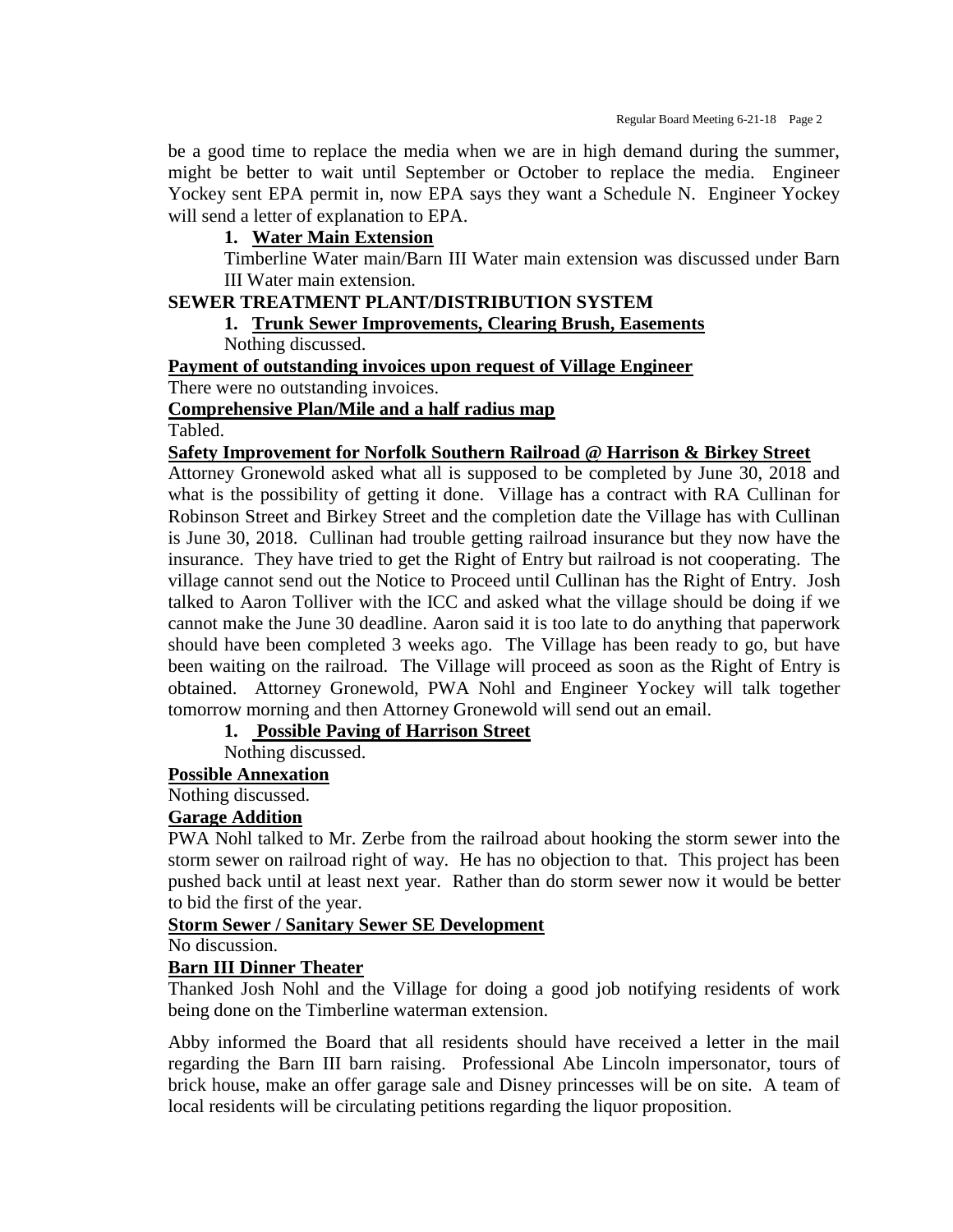# **1. Annexation**

At the 6-11-18 Planning Commission Meeting annexation of 1445 Timberline Road and Abby Reels requests were discussed. The committee recommended that unless Abby Reel clarifies how many and exactly what kind of animals she would have the Board should stand by the Code saying no raising of livestock within Village limits. Abby has agreed to talk to the Planning Commission concerning this so there will be another Planning Commission meeting scheduled.

# **2. ROW Negotiations for Water Main Extension**

Nothing discussed.

# **3. Barn III Water Main Extension**

Installation by Hoerr Construction is almost complete. Pressure testing has been completed. Engineer Yockey brought Pay Request #1 from Hoerr Construction in the amount of \$43,473.06. Motion was made by Nohl, seconded by Sauder to approve pay request #1. Motion passed with the following roll call vote:

Nohl – yes, Edwards – yes, Sauder - yes and Mullins – yes.

# **4. ROW Plat for Barn III**

This has been completed.

# **Website Update/Goodfield Facebook Page**

Trustee Nate Sauder is going to look into this.

# **Adopt International Commercial Building Code**

Tabled.

# **Budget/Appropriations Ordinance #18-04**

Motion was made by Nohl, seconded by Edwards to adopt Ordinance #18-04, an Ordinance providing for the Annual Appropriations. Motion passed with the following roll call vote: Nohl – yes, Edwards yes, Sauder – yes and Mullins yes.

## **Ordinance Sec. 9.701 – Restricted Parking – Legacy Drive, Commercial & I-74 Drive Ordnance #18-05**

Motion was made by Nohl, seconded by Edwards to approve Ordinance #18-05, an ordinance amending Chapter 9, Article VII, Sec. 9.701 of the Village Code – Restricted Parking. Motion passed with the following roll call vote: Nohl – yes-no, Ginder-yes-no, Edwards yes-no, Sauder – yes-no and Mullins yes-no.

## **Appointments**

President Hohlulin had asked Attorney Gronewold about the possibility of combining committees. Attorney Gronewold said there can be combinations if they make sense (i.e. greater efficiency, more practicality, less burdensome on committee members, etc.) but it would require an amendment of the ordinance. President Hohulin will work on this and bring back for a vote next month.

Motion was made by Edwards, seconded by Sauder to approve Mike Carr to be on the Planning Commission. Motion passed with a voice vote.

# **Alley between Thomas/Zobrist**

Engineer Yockey's recommendation is not to object to vacating the alley as long as there is a drainage easement where the alley used to be for overland drainage or storm sewer underground and an ingress/egress easement where the alley used to be to get back to raw water main and drainage along north side of railroad.